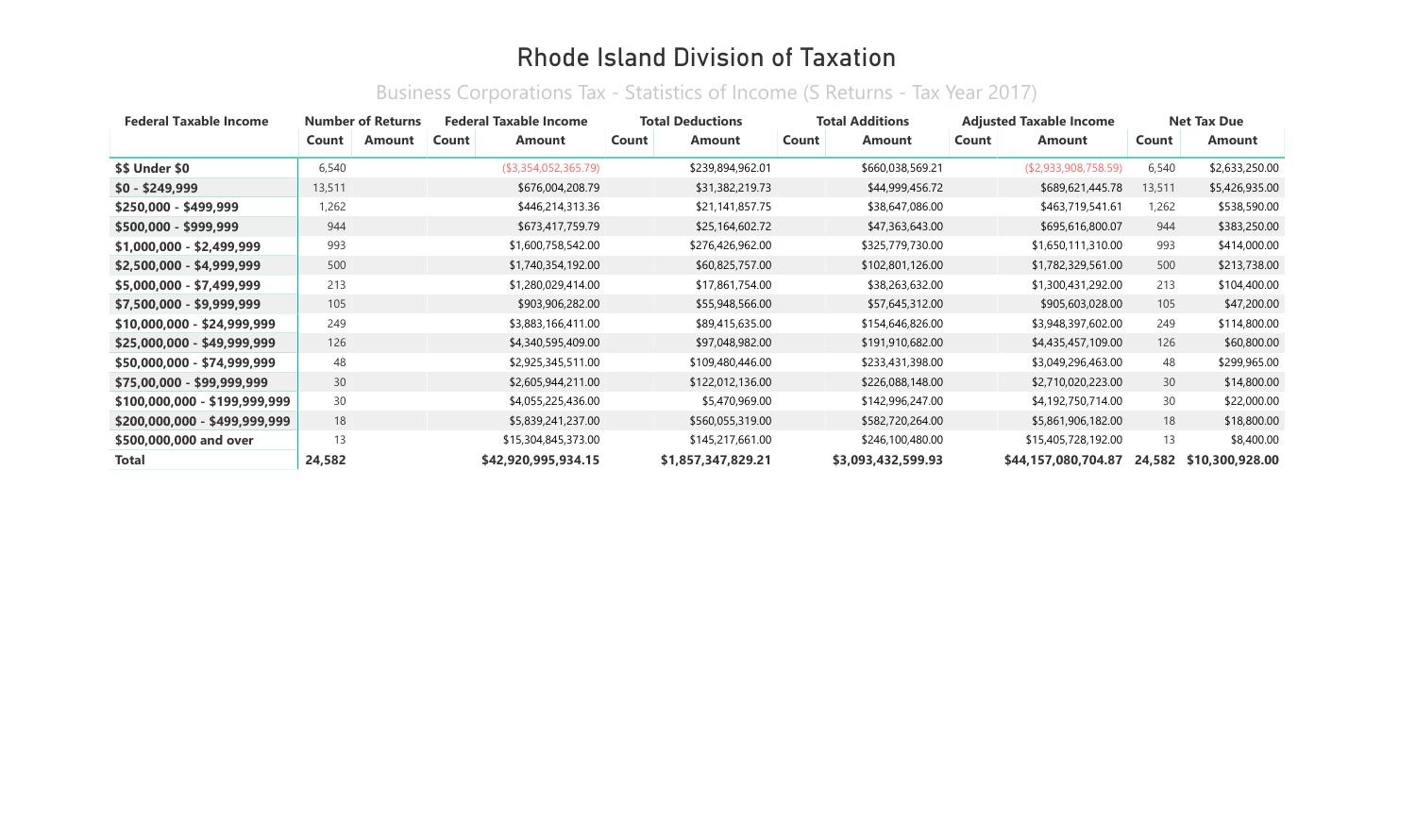Business Corporations Tax - Statistics of Income (S Returns - Deductions from Federal Taxable Income - Tax Year 2017)

| <b>Federal Taxable Income</b> | <b>Number of Returns</b> |        | <b>Exempt Dividends And Interest</b> |                 |       | <b>Bonus Depreciation and Sec 179 - Deductions Discharge Of Indebtedness</b> |                |                | <b>Modification For Tax Incentives</b> |                |
|-------------------------------|--------------------------|--------|--------------------------------------|-----------------|-------|------------------------------------------------------------------------------|----------------|----------------|----------------------------------------|----------------|
|                               | Count                    | Amount | Count                                | Amount          | Count | <b>Amount</b>                                                                | Count          | <b>Amount</b>  | Count                                  | Amount         |
| <b>\$\$ Under \$0</b>         | 6,540                    |        | 45                                   | \$1,926,159.00  | 1,777 | \$235,888,388.01                                                             |                |                | 9                                      | \$2,237,666.00 |
| $$0 - $249,999$               | 13,511                   |        | 41                                   | \$53,495.00     | 3,430 | \$32,162,340.58                                                              | $\overline{2}$ | \$1,235.00     | 15                                     | \$62,986.15    |
| \$250,000 - \$499,999         | 1,262                    |        | 13                                   | \$425,045.00    | 551   | \$20,792,823.75                                                              |                |                | 6                                      | \$84,534.00    |
| \$500,000 - \$999,999         | 944                      |        | 12                                   | \$117,939.05    | 479   | \$25,257,433.67                                                              |                |                | $\overline{2}$                         | \$63,659.00    |
| \$1,000,000 - \$2,499,999     | 993                      |        | 14                                   | \$110,579.00    | 516   | \$277,040,094.00                                                             |                |                |                                        |                |
| \$2,500,000 - \$4,999,999     | 500                      |        | 18                                   | \$4,417,184.00  | 250   | \$57,331,389.00                                                              |                |                |                                        | \$12,516.00    |
| \$5,000,000 - \$7,499,999     | 213                      |        | 8                                    | \$104,824.00    | 102   | \$17,766,684.00                                                              |                |                |                                        |                |
| \$7,500,000 - \$9,999,999     | 105                      |        |                                      | \$51,420.00     | 50    | \$55,868,346.00                                                              |                |                |                                        | \$28,800.00    |
| \$10,000,000 - \$24,999,999   | 249                      |        | 15                                   | \$8,027,957.00  | 122   | \$81,053,589.00                                                              |                |                | $\overline{c}$                         | \$334,089.00   |
| $$25,000,000 - $49,999,999$   | 126                      |        | 11                                   | \$4,661,354.00  | 65    | \$90,912,069.00                                                              |                | \$1,103,318.00 |                                        | \$372,241.00   |
| \$50,000,000 - \$74,999,999   | 48                       |        | $\overline{7}$                       | \$280,177.00    | 24    | \$109,200,269.00                                                             |                |                |                                        |                |
| \$75,00,000 - \$99,999,999    | 30                       |        |                                      | \$14,909.00     | 12    | \$122,699,178.00                                                             |                |                |                                        |                |
| \$100,000,000 - \$199,999,999 | 30                       |        | 4                                    | \$1,595,001.00  | 5     | \$3,875,968.00                                                               |                |                |                                        |                |
| \$200,000,000 - \$499,999,999 | 18                       |        | 3                                    | \$849,063.00    | 12    | \$559,206,256.00                                                             |                |                |                                        |                |
| \$500,000,000 and over        | 13                       |        | $\overline{3}$                       | \$1,860,817.00  |       | \$143,356,844.00                                                             |                |                |                                        |                |
| Total                         | 24,582                   |        | 196                                  | \$24,495,923.05 | 7,402 | \$1,832,411,672.01                                                           | 3              | \$1,104,553.00 | 37                                     | \$3,196,491.15 |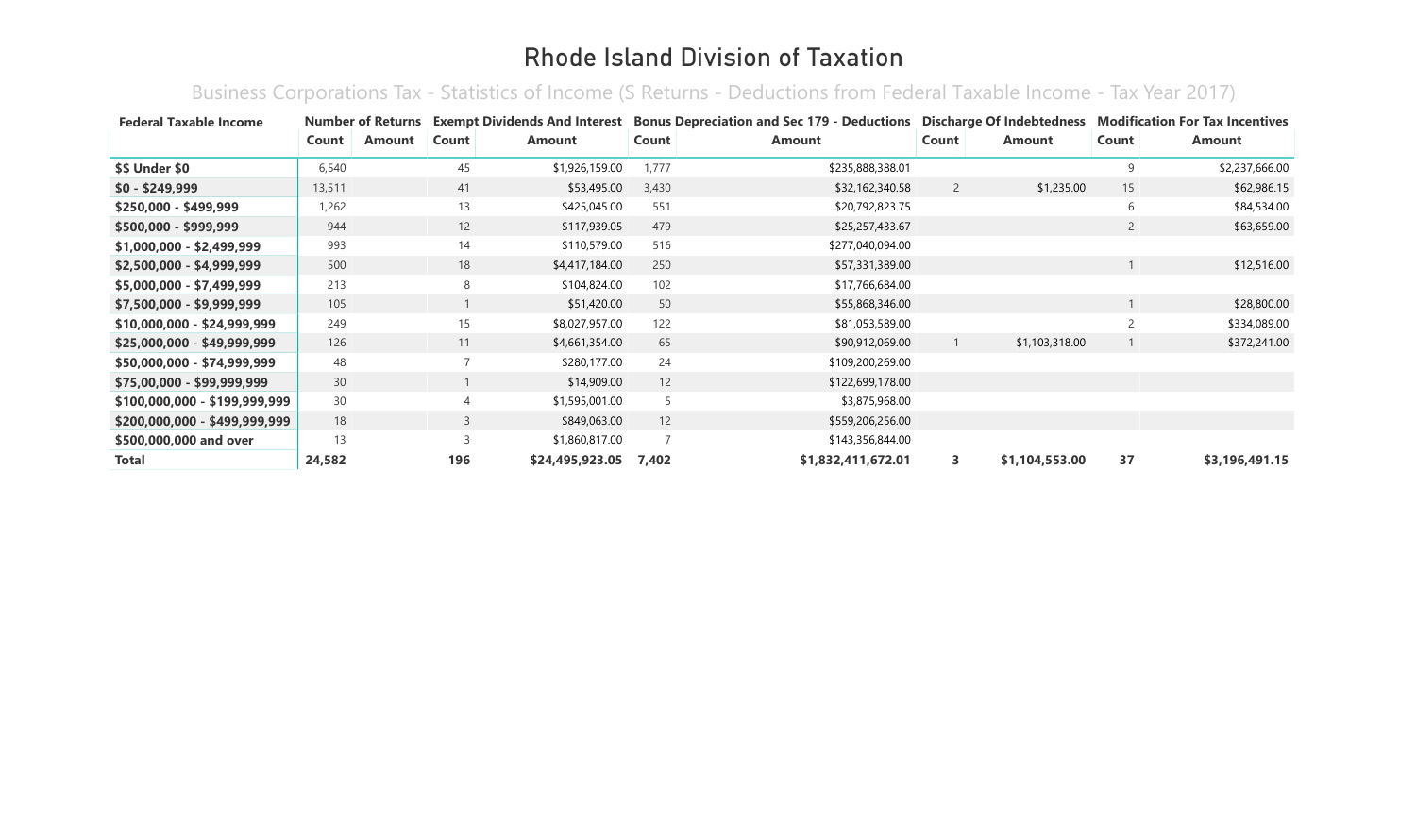Business Corporations Tax - Statistics of Income (S Returns - Additions to Federal Taxable Income - Tax Year 2017)

| <b>Federal Taxable Income</b> | <b>Number of Returns</b> |               | Interest Income |                 | Bonus Depreciation and Sec 179 - Additions  Domestic Production Activity Addback |                    |       |                |  |
|-------------------------------|--------------------------|---------------|-----------------|-----------------|----------------------------------------------------------------------------------|--------------------|-------|----------------|--|
|                               | Count                    | <b>Amount</b> | Count           | <b>Amount</b>   | Count                                                                            | <b>Amount</b>      | Count | <b>Amount</b>  |  |
| \$\$ Under \$0                | 6,540                    |               | 38              | \$6,584,141.11  | 1,045                                                                            | \$650,835,213.10   | 3     | \$2,619,215.00 |  |
| $$0 - $249,999$               | 13,511                   |               | 33              | \$873,150.26    | 1,441                                                                            | \$44,123,304.46    | 3     | \$3,002.00     |  |
| \$250,000 - \$499,999         | 1,262                    |               | 14              | \$763,554.00    | 240                                                                              | \$37,883,532.00    |       |                |  |
| \$500,000 - \$999,999         | 944                      |               | 20              | \$362,882.00    | 254                                                                              | \$47,000,761.00    |       |                |  |
| \$1,000,000 - \$2,499,999     | 993                      |               | 36              | \$3,950,171.00  | 308                                                                              | \$321,829,559.00   |       |                |  |
| \$2,500,000 - \$4,999,999     | 500                      |               | 30              | \$1,391,417.00  | 186                                                                              | \$101,409,709.00   |       |                |  |
| \$5,000,000 - \$7,499,999     | 213                      |               | 14              | \$509,573.00    | 85                                                                               | \$37,754,059.00    |       |                |  |
| \$7,500,000 - \$9,999,999     | 105                      |               | 9               | \$490,246.00    | 45                                                                               | \$57,155,066.00    |       |                |  |
| \$10,000,000 - \$24,999,999   | 249                      |               | 28              | \$2,707,906.00  | 118                                                                              | \$151,938,628.00   |       | \$292.00       |  |
| $$25,000,000 - $49,999,999$   | 126                      |               | 20              | \$19,466,021.00 | 59                                                                               | \$172,252,661.00   |       | \$192,000.00   |  |
| \$50,000,000 - \$74,999,999   | 48                       |               | 10              | \$2,979,805.00  | 24                                                                               | \$230,451,593.00   |       |                |  |
| \$75,00,000 - \$99,999,999    | 30                       |               | $\overline{7}$  | \$1,938,191.00  | 17                                                                               | \$224,149,957.00   |       |                |  |
| \$100,000,000 - \$199,999,999 | 30                       |               | 4               | \$20,235,413.00 | 13                                                                               | \$122,760,834.00   |       |                |  |
| \$200,000,000 - \$499,999,999 | 18                       |               | $\overline{2}$  | \$1,290,581.00  | 11                                                                               | \$581,429,683.00   |       |                |  |
| \$500,000,000 and over        | 13                       |               | 3               | \$4,803,161.00  | 6                                                                                | \$241,297,319.00   |       |                |  |
| <b>Total</b>                  | 24,582                   |               | 268             | \$68,346,212.37 | 3,852                                                                            | \$3,022,271,878.56 | 8     | \$2,814,509.00 |  |